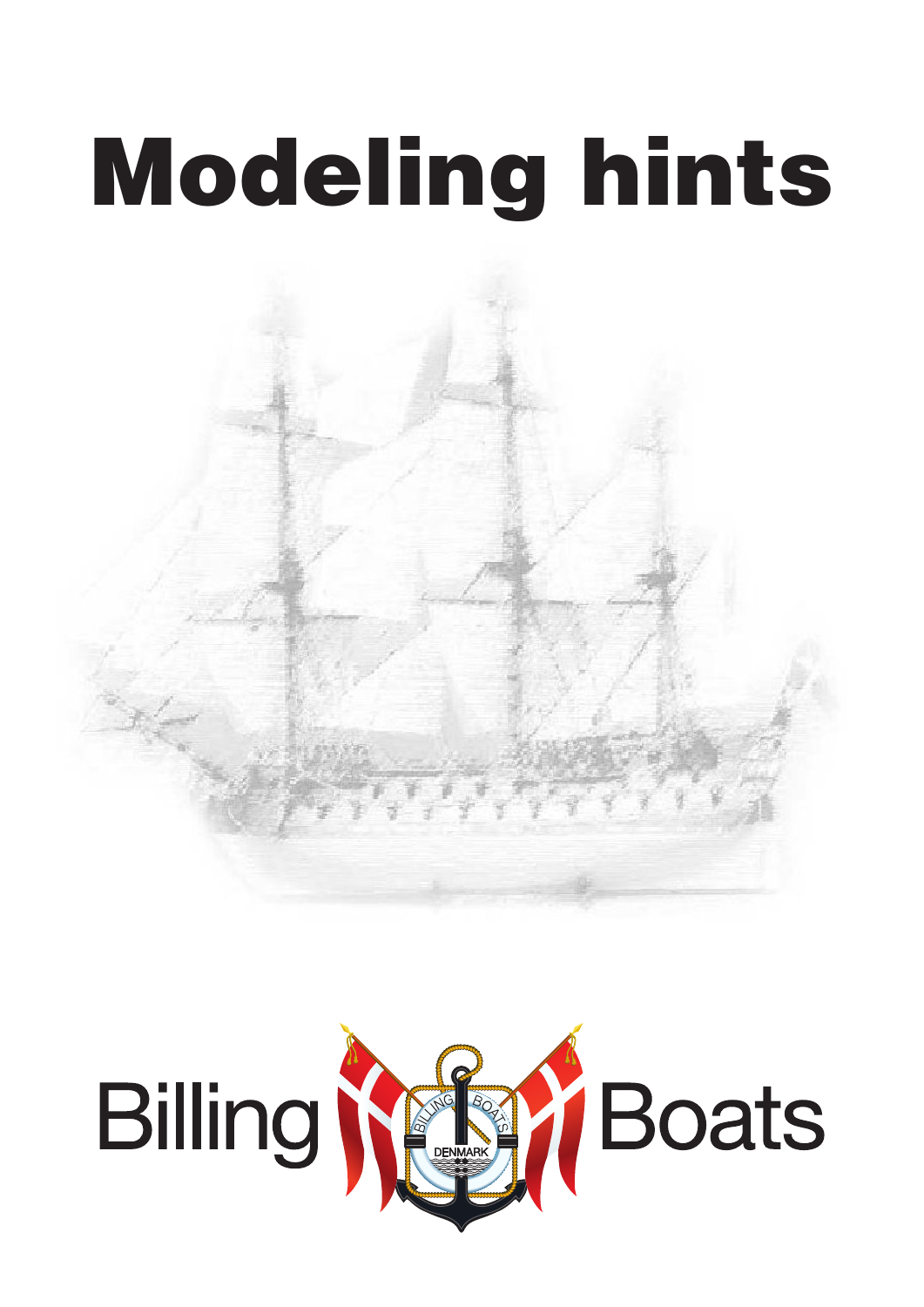## Wooden Hull

Position the frames at right angles to the keel. The use of a building slip simplifies this task (Fig. 1).

Next mount the deck and bulkhead. When dry, sand the frames to taper (Fig. 2). This ensures both a larger gluing surface and a better positioning of the planking strips.

Planking the hull can be done in a number of ways. Here we have chosen to start by applying the first strip so that it follows the upper edge of the deck. Apply glue to each frame and the upper edge of the strip, and hold the strip in place with pins until dry.

Proceed planking the hull downwards, shifting from side to side in order to avoid any disalignment as the strips are applied. Each strip should be cut or sanded conically (Fig. 3) to fit the shape of the hull when gently placed on the frame. Do not force the strip into position. If the hull is to be stained, remove any excess cement with a damp cloth.

When you have planked downwards to the keel, begin again from the deck and upwards. Sand the entire hull roughly, and re-glue where necessary. It can also be a good idea to apply a primer (white cement slightly diluted with water) while sanding the hull, as this will close off any small holes or cracks. This is not to be done if the hull is to be stained, as glue is stainresistant.When dry, sand the hull again very carefully. Fender and railing strips, etc. can then be mounted.

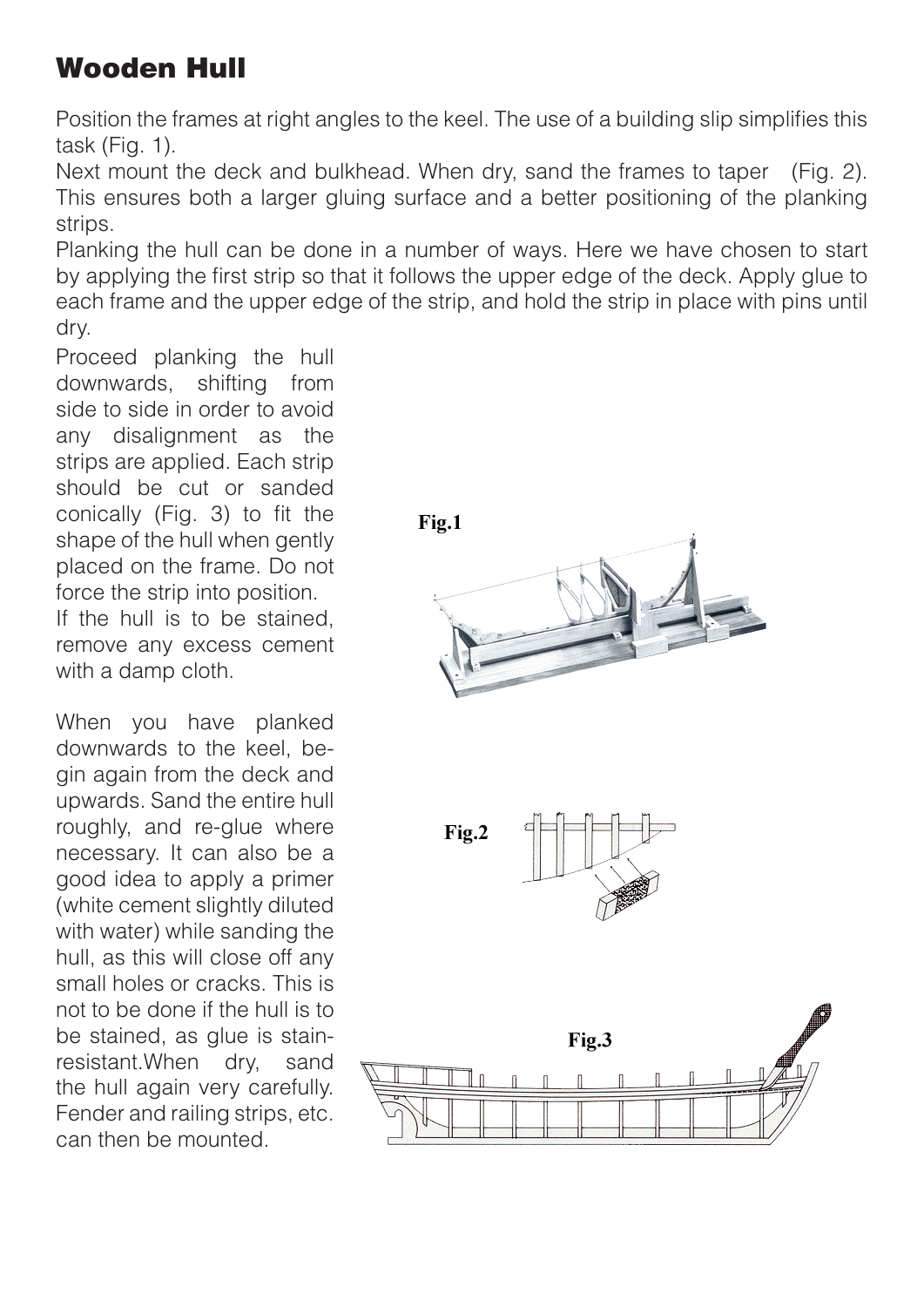# Plastic Hull (ABS)

Cut out the hull in the marked grooves with a sharp knive (Fig.1).

Drill holes for the rudder and stern tube. Assemble these parts and mount. Use Epoxy cement for sealing (Fig. 2).

Affix the support strip for the deck, and mount the deck. Wash the hull with detergent to remove any grease from the surface.

Mark off the waterline as shown on Fig.1(sanding and painting the wooden hull), then paint the hull.



Fig.1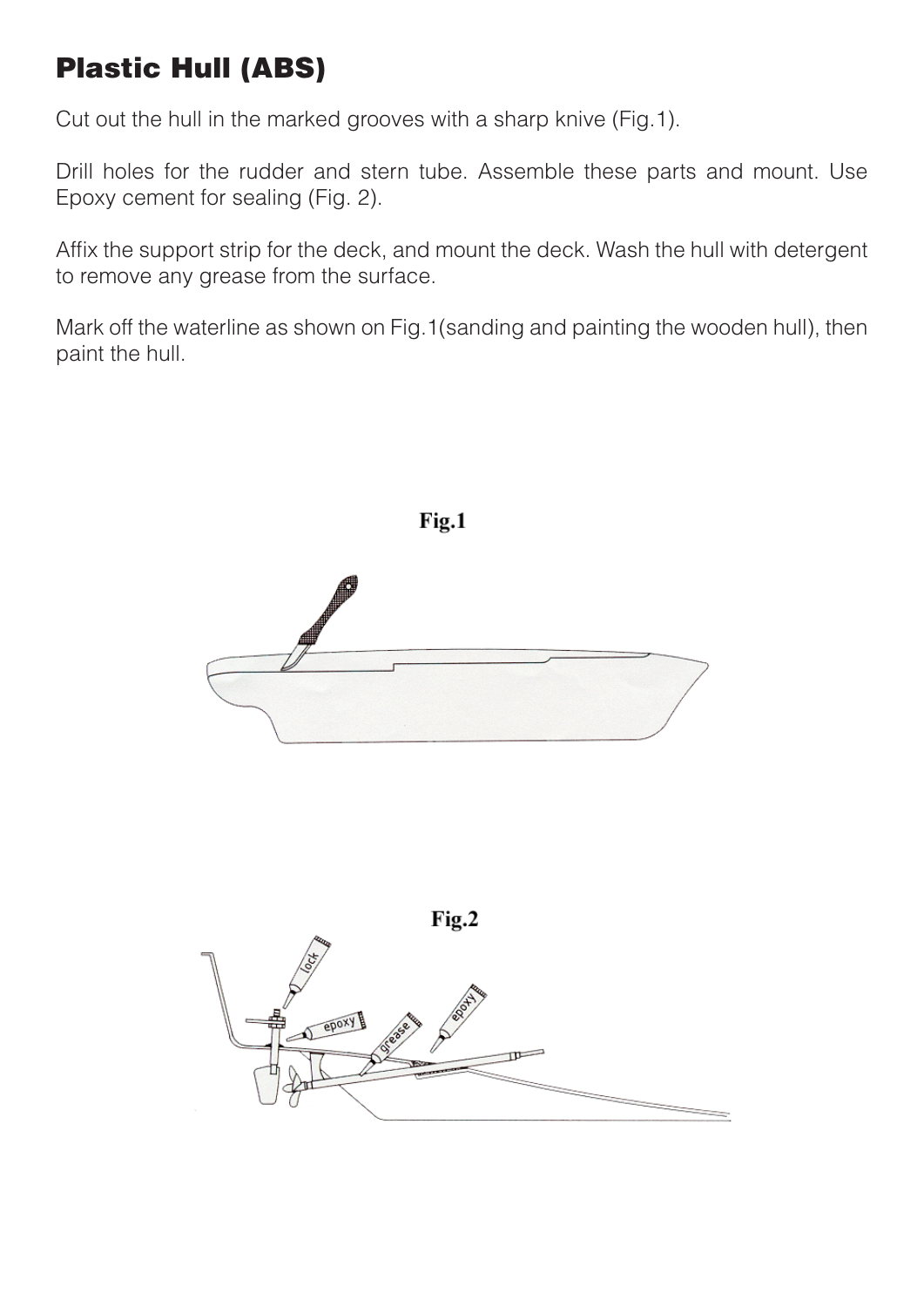#### Deck

You can work with the deck in a variety of ways, depending on how detailed you wish your model to be. You can varnish the deck and use as it is. Alternatively, you can varnish the deck and use a sharp pencil to deepen the lines, thereby indicating deck planks.

You can also glue thin strips on the deck and press thin rigging thread between the strips, thereby simulating caulking (Fig. 1). The varnish or paint the deck.

For the best results, assemble and paint cabin skylights, companionways, etc. before positioning these on the model.

It is a good idea to wash all plastic fittings with detergent before painting. This removes any grease from the surface.

Bending strips to shape can be made easier by moistening the strip and bending it over a candle flame.

You can alternatively soak the strips for a couple of hours in 50% cold water and 50% household ammonia, and rinse in plain water after this procedure. This will make the strips bend easier. Please be carefull to soak the strips where you have lots of aircondition, due to the smell of the ammonia.

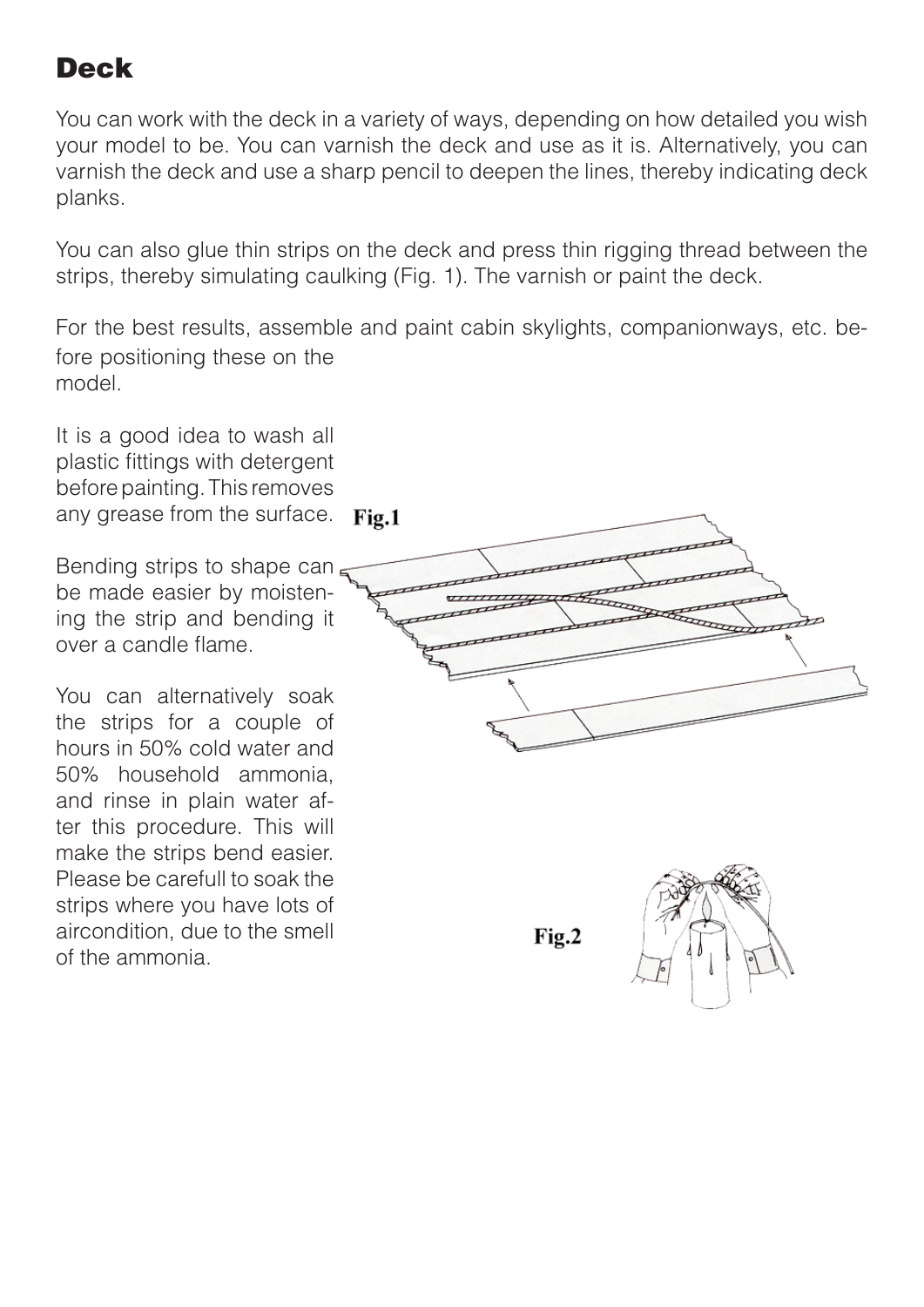# Sanding and Painting

The following sanding and painting procedure may appear to be difficult and timeconsuming. Remember, however, that the appearance of the hull is of great importance for the appearance of the final model. Time spent carefully sanding and painting will be rewarded with a hull which is completely smooth, with no dents or cracks.

Prime the hull with ground colour. Sand, and fill out with putty. Sand again, and continue this process until all irregularities or cracks no longer can be seen.

Paint the model with paint, and fill out with putty again. Sand once again, then paint the model.

When the paint is completely dry mark off the waterline aroung the entire hull, as can be seen on the main drawing. Set tape along the line, which will allow you to paint the bottom part of the hull with no risk of mixing the two colours (Fig. 1). Do not remove the tape until the paint is completely dry.

Models of older ships with a wooden hull are usually stained instead of painted. Sand carefully; do not use putty.

Fig.1

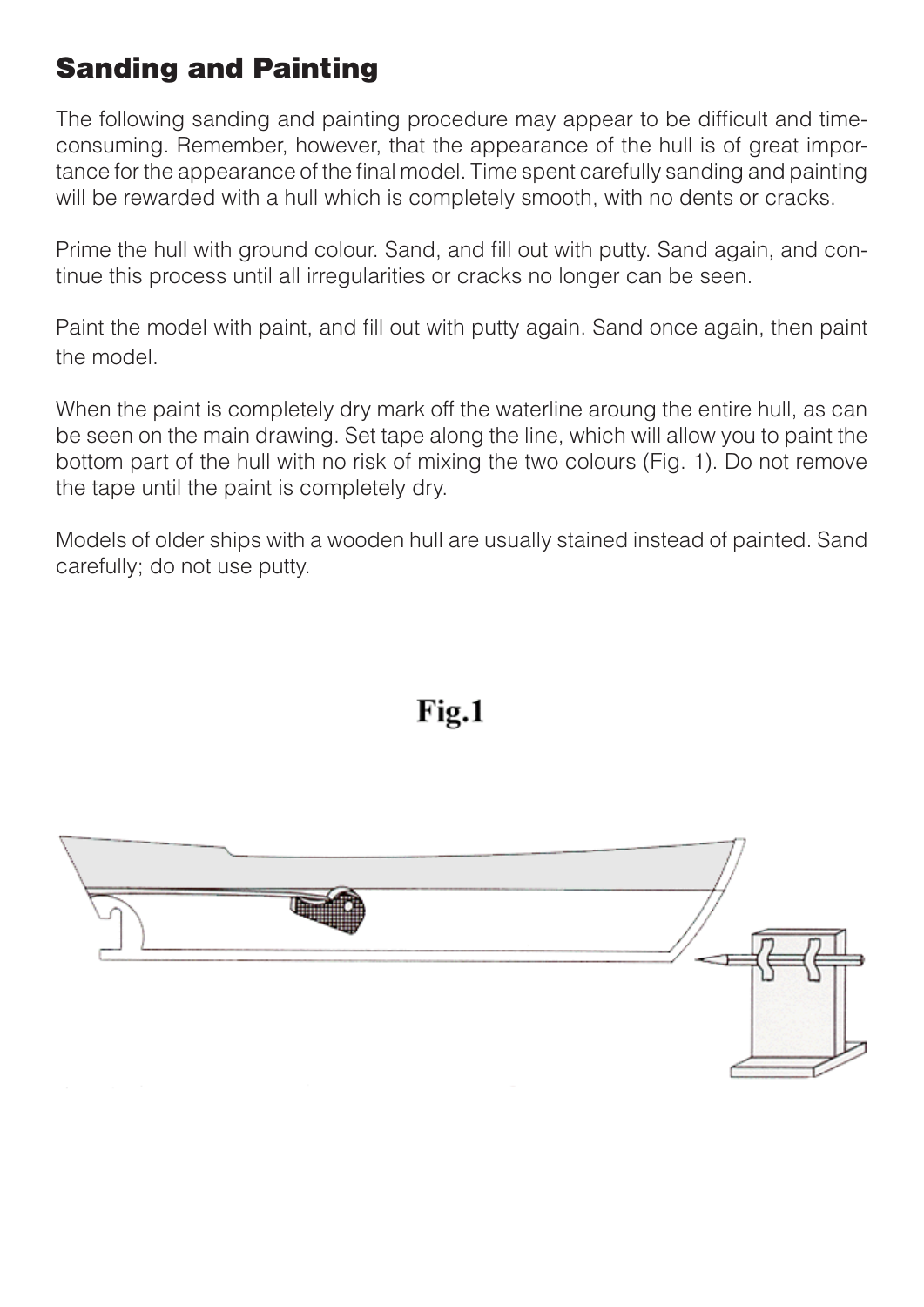# Masts and Rigging

If the masts are to be painted or stained, it is a good idea to do this before assembly. After assembling the masts, mount the various fittings. Follow the same procedure with the yards. If the model has sails, sew these, then affix blocks and rigging thread. Attach the sails to the yards.

Next, mount the masts in the hull and affix shrouds and stays. Attach the sails and yards to the mast.

The following illustrations show how to cut out and sew the sails and how to attach the shrouds, blocks and dead-eyes. An attractive appearance can be achieved by rubbing the rigging threads with wax.

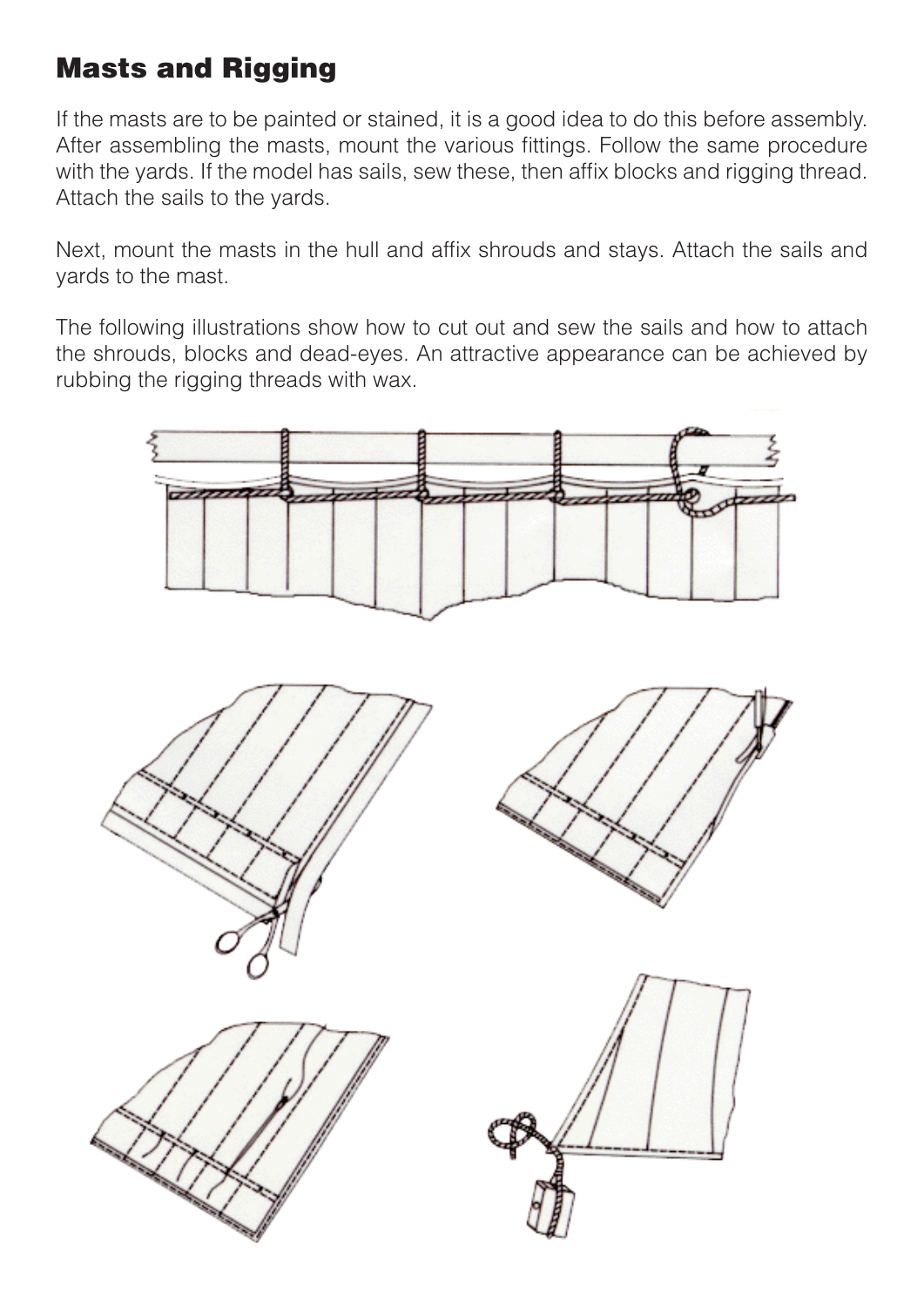